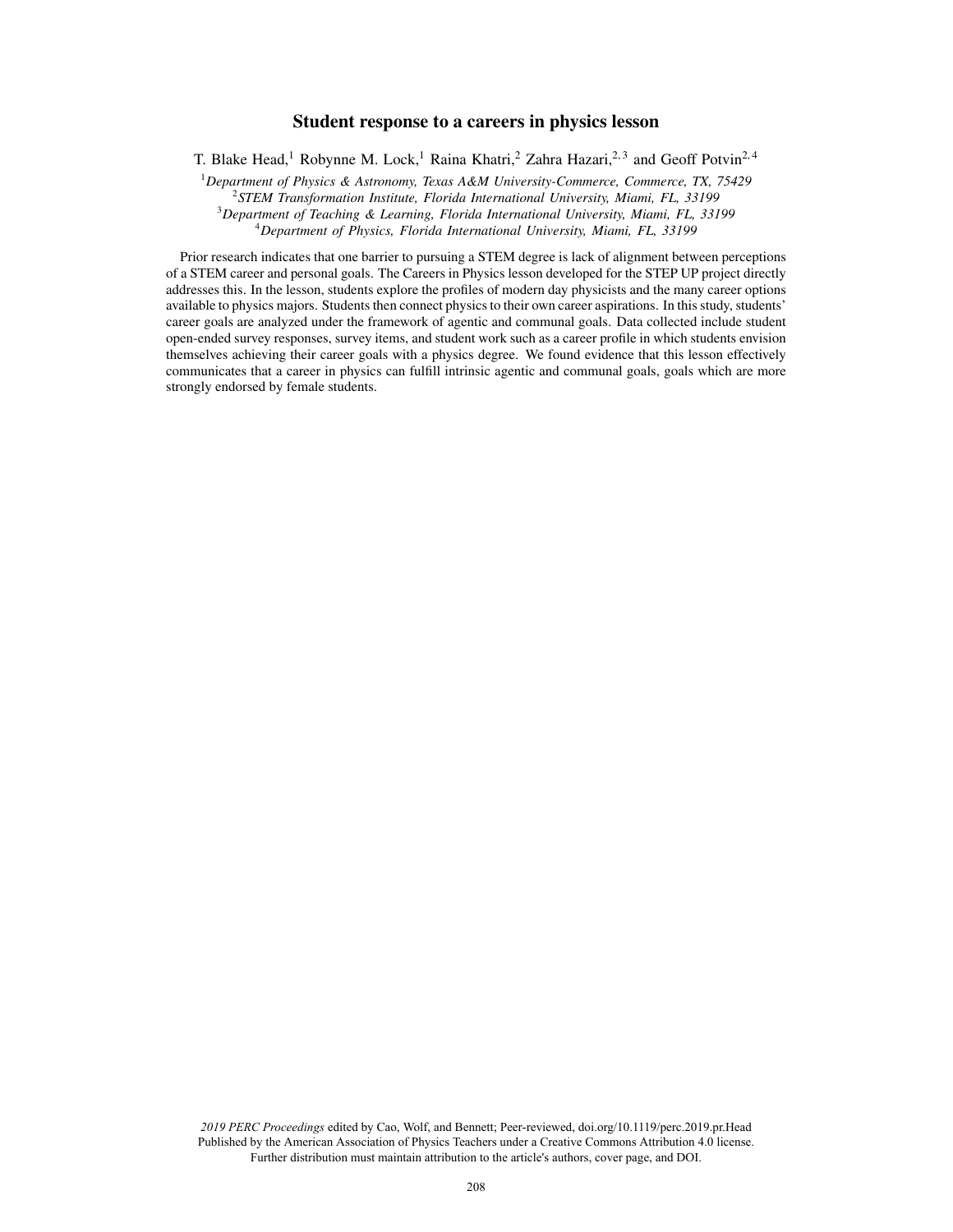### I. INTRODUCTION

Currently, women earn only twenty percent of all physics bachelor's degree awarded in the U.S. [1]. Supporting Teachers to Encourage the Pursuit of Undergraduate Physics (STEP UP) is a nationwide collaboration with the goal of substantially increasing the representation of women in physics by providing high school physics teachers with research-based materials to aid them in recruiting girls into physics degree programs. Materials developed include two lesson plans and an Everyday Actions Guide [2].

Although women only represent one in five physics graduates, they constitute approximately half of all high school physics students [3]. Thus, high school is a critical moment for young women in deciding their majors and the final opportunity to reach many of these students.

The two lessons developed by STEP UP are Careers in Physics and Women in Physics. This work focuses on the Careers in Physics lesson. The focus of this lesson is to connect students' personal goals and values to careers available to physics graduates. We use goal congruity theory [4] to understand students' career preferences. The extent to which an individual perceives the goals of a career aligning with their own personal goals is examined. Several studies have shown that men and women prefer different goals when seeking careers, with men endorsing goals that benefit one's self (agentic goals) and women endorsing goals that benefit others (communal goals) [5–7].

Diekman et al. postulated that physics is not perceived as fulfilling communal goals [8, 9]. This could be one explanation as to why women are represented better in other STEM disciplines such as biology and chemistry at the undergraduate level. Agentic goals were divided into intrinsic and extrinsic agentic goals by Palaez [10]. Intrinsic agentic goals focus on self direction, demonstrating skills, and independence, while extrinsic agentic goals focus on obtaining power, status, and financial reward. Palaez found that college students (female and non-female) with high intrinsic agency had higher physics identities and persisted in the field longer. Importantly, communal goals were found to negatively correlate with short term persistence in physics.

In this work, we sought to understand students' career goals prior to completing either of the lessons and determine to what extent the Careers in Physics lesson communicates to students that communal goals can be fulfilled with a physics degree and alter students' perceptions of physics. If young women perceive physics as able to fulfill their goals, they may more seriously consider majoring in physics.

### II. METHODS

### A. Careers in Physics Lesson Overview

The Careers in Physics lesson seeks to connect student's personal goals and values to careers available to physics graduates. Because students are not generally well informed of what physicists do, this lesson aims to provide students with information about physics when deciding their own college major or career.

The lesson begins with students listing jobs they believe can be obtained with a physics degree, usually on sticky notes or some other visual media. The careers are then posted for the class to see and students proceed to have an in class discussion about physics careers, revealing any preconceptions they might have about those with physics degrees. Following the discussion, students are then instructed to complete a Career Goals survey in which they select factors important to them for their future career as well as the types of careers they might be interested in. Their selections are then used to assign students to one of 32 physicist profiles using the profile matching matrix. The profiles contain short biographies on modern day individuals possessing a bachelor's degree in physics and how they use it in their career, spanning a wide range of careers. After reading their assigned profile, students pair up and discuss their profiles with other students. They then proceed to again list potential jobs available to physicists on sticky notes and discuss them as a class.

Next, students complete a personal career profile in which they identify a career they are interested in and are challenged to incorporate a physics degree into that career. Students list the skills they need, what they want to contribute or accomplish through their career, and how a physics degree can help them based on what they read in the physicist profiles. Students are then instructed to create a future self poster in which they imagine themselves in the future working in their chosen career. They provide details about their personal life that are important to them, why they chose to earn a physics degree, and how they are using physics in their career. They end by offering advice to future students that are considering the same path. The posters are put on display for the class to view.

The lesson concludes with a short interactive presentation on physics careers. The teacher provides students with information regarding salaries, employment rates, test scores, and much more about physics bachelor's degree holders. The presentation ends with information about physics careers that can help people and contribute to society.

### B. Data Collection

This study is part of a larger work that seeks to increase the representation of women in physics. To achieve this, the STEP UP project developed interactive discussion-based lessons that were implemented in high school physics classrooms. The project recruited teachers from a random stratified sampling of schools [11] from Texas, Florida, Maryland and Virginia. The analysis presented here is based on a subset of the data collected.

To determine lesson effectiveness, surveys were administered at several points during the semester. The first survey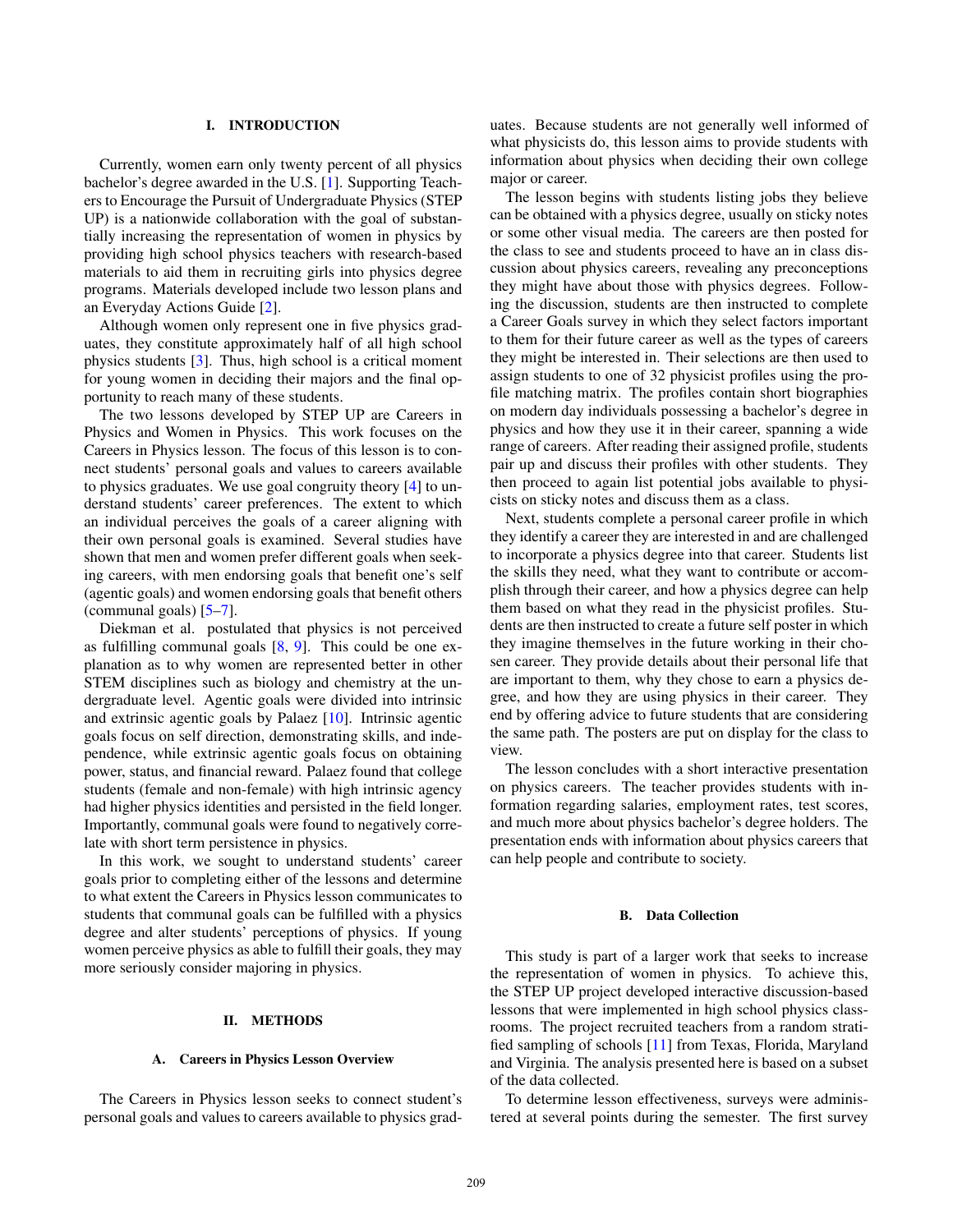was completed before any STEP UP lessons took place and serves as a starting point for students' perceptions of physics, as well as student goal endorsement. Survey questions regarding goal endorsement were absent on later surveys, so a qualitative assessment of student career profiles was used as a proxy to determine if new connections between student goals and physics careers were created. We received survey data from fifteen separate classrooms and career profiles from six. Of the six teachers that returned student career profiles, three classes were chosen for analysis due to the quality of the writing as some students simply did not elaborate enough to allow for meaningful analysis. This study followed a switching replications design where treatment group teachers administered STEP UP lessons in alternating orders. Of the three teachers we analyzed career profiles for, two administered the careers lesson first and one administered the lesson second.

In this work, we focus on students' career goals prior to the implementation of the lessons and on the impacts of the Careers in Physics lesson. We analyzed pre-surveys completed by all students in all groups at the beginning of the study and student written work completed as part of the Careers in Physics lesson. The pre-survey was administered before any lessons were implemented, and contained questions about goal endorsement, career intentions, and grades in other classes in addition to questions about physics identity. We analyzed 1233 pre-surveys completed by students in all fifteen classes. Furthermore, two writing assignments were examined: a Personal Career Profile and a Future Self Poster. In the Personal Career Profile, students describe their desired career and how a physics degree can be used in this career path. Similarly, in the Future Self Poster students write about themselves in the future having obtained their desired career through the use of a physics degree. 79 student writing assignments were analyzed in total, 33 female and 39 nonfemale.

#### C. Data Analysis

Our analysis consisted of two phases. In phase one, we examined the pre-surveys of students in all four groups. Survey questions included in this analysis consisted of Likert scale items on students' endorsement of goals, preferred careers, and the likelihood of pursuing a degree in physics. In phase two, we analyzed student work from the Careers in Physics lesson.

All analysis of student pre-survey data was conducted in R version 3.4.1. We conducted a confirmatory factor analysis on the goal endorsement items to verify that intrinsic agentic goals, extrinsic agentic goals, and communal goals are appropriate factors for this sample. Descriptive statistics were generated for each of these goal types for females and nonfemales. Wilcoxon rank sum tests were used to assess the significance of differences between female and non-female students' goal endorsement, utility value, and career intentions. Finally, linear regression was conducted to determine which factors significantly predicted students decisions to pursue careers in physics.

Students' written assignments were analyzed for emerging themes, instances where multiple students discuss the same idea or concept. Using the constant comparative method [12, 13], themes were collected and grouped into topical categories, which themselves were grouped into even broader categories. We examined students' writing for evidence of their career goals connecting to the perceived goals of a physics degree. This is evident when students form clear ideas as to how they fulfill their desired goals with a physics degree, using keywords and phrases associated with agentic and communal goals. As core ideas were assembled, connections between categories were examined in order to develop a theory of how the Careers in Physics lesson may impact students' career intentions.

### III. RESULTS AND DISCUSSION

#### A. Phase One: Pre-surveys

Pre-surveys reveal students' career goals and initial perceptions of physics. Confirmatory factor analysis verified that student goal endorsements could be grouped into three factors (intrinsic agentic goals, extrinsic agentic goals, and communal goals) for this population of students. The CFI and TLI were both above the 0.9 threshold, at 0.975 and 0.962 respectively. The RMSEA was below the 0.1 threshold at 0.058, indicating a good fit [14].

We proceeded to compare the goal endorsements of female and non-female students. As shown in Table [I,](#page-2-0) female students endorse communal and intrinsic agentic goals more than non-female students at a statistically significant level as determined by Wilcoxon tests. However, both groups endorsed extrinsic agentic goals equally.

<span id="page-2-0"></span>TABLE I. Wilcoxon rank sum test results for goal endorsement and utility value, by gender (n = 1233). \*\*\*:  $p < 0.001$ , ns: not significant

|                      | Female $(n=585)$ | Non-Female (n=648) | Sig |
|----------------------|------------------|--------------------|-----|
| Extrinsic            | $3.34 + .05$     | $3.50 + .04$       | ns  |
| Intrinsic            | $4.20 + .04$     | $4.07 + .04$       | *** |
| Communal             | $4.23 + .04$     | $3.86 + .04$       | *** |
| <b>Utility Value</b> | $4.62 + .13$     | $5.25 + .12$       | *** |

In order to determine which goal endorsements predict physics career intentions, we performed linear regression. The results are displayed in Table II. We found that extrinsic agentic goals were the only significant predictor of physics career intentions. Importantly, the goals female students endorse more than non-females, communal and intrinsic agentic goals, do not predict physics career intentions. It is worth noting that the  $R^2$  is small for this model, indicating that goal en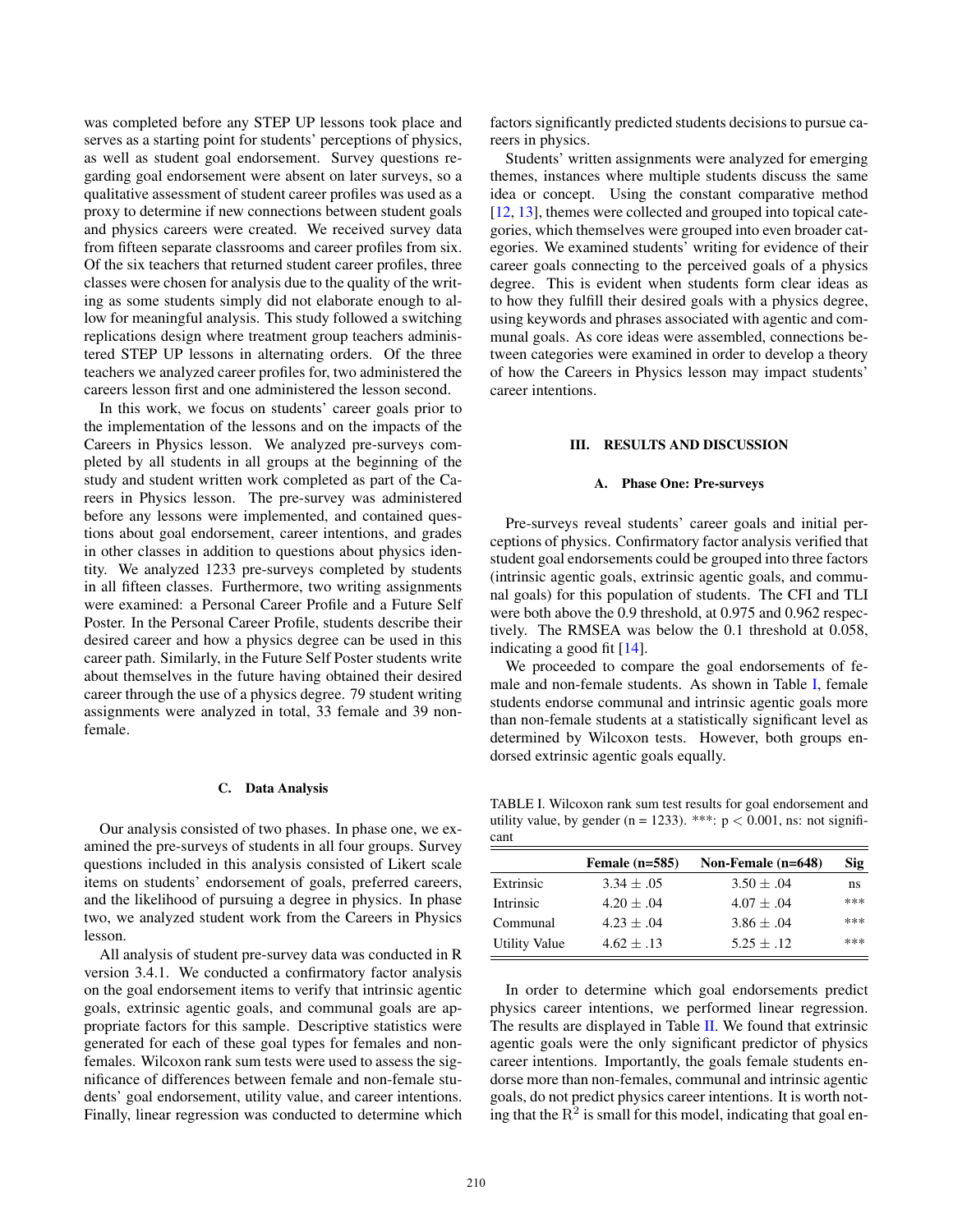dorsement accounts for a relatively small portion of the variance.

TABLE II. Regression model predicting physics career intentions (n = 1233). Multiple R<sup>2</sup> = 0.067, Adjusted R<sup>2</sup> = 0.063 \*\*\*:  $p < 0.001$ , \*\*:  $p < 0.05$ , \*:  $p < 0.1$ , ns: not significant.

| <b>Parameter</b>                | <b>Estimate</b> | Std. Err | Sig   |
|---------------------------------|-----------------|----------|-------|
| Intercept                       | $-0.05$         | 0.24     | ns    |
| Controls                        |                 |          |       |
| Math GPA                        | 0.18            | 0.06     | $* *$ |
| <b>Family Support</b>           | 0.32            | 0.03     | ***   |
| Gender (0=Non-Female, 1=Female) | $-0.42$         | 0.09     | ***   |
| Goals                           |                 |          |       |
| <b>Extrinsic Agentic</b>        | 0.10            | 0.04     | ∗     |

#### B. Phase Two: Written work

Students' written work provided information about students' perceptions of physics following the lesson because survey rounds 2-6 did not include these items. In phase two of our analysis, we examined students' writing assignments for evidence of new connections being formed between communal and intrinsic agentic goals and physics degrees.

### *1. Goal Endorsement*

One of the first questions on the profile assignment asks students what they want to accomplish and achieve in their careers. Students often stated the types of goals they endorsed here, but these were not generally goals directly associated with physics degrees. This portion of the profiles provided an opportunity to compare our qualitative results with the quantitative results in the pre-survey data. Students' goal endorsement covered all three categories in our framework; communal, intrinsic agentic, and extrinsic agentic. Kyle gives a clear example of someone who is motivated by communal goals:

# *"The sense that I am actually having a positive impact on people's lives is one of the best parts of the job."*

Anne provided evidence of her intrinsic motivations stating, "I love learning new things and challenging what I know." Mitch is similarly motivated by extrinsic goals, wanting to pursue a career in law, "...because it provides financial security."

We found that approximately twice as many female students endorsed intrinsic agentic goals compared to nonfemales. Interestingly, slightly more non-female students endorsed communal goals. There was no difference in the endorsement of extrinsic agentic goals. Female endorsement of intrinsic agentic goals agrees with our quantitative assessment, as does the equal endorsement of extrinsic agentic goals. The discrepancy in communal goals could be due to the wording of one of the profile questions, as it specifically asked students how they will help the world or contribute to it.

#### *2. Connection to Degree*

As students discussed their careers and how a physics degree would help them, they often elaborated on exactly how their degree would be helpful. Students connected the goals that they valued to what they believed could be achieved with a physics degree. Brandon's physics degree provided him with a source of intrinsic agency in his engineering career:

*"Understanding physic [sic] concepts has given me an edge over the other architectural engineerings [sic] as it has allowed me to truly understand the nature of my designs before they are constructed."*

McKenzie realized that the skills her physics degree provided enabled her to achieve communal goals within her career as a family crisis manager:

*"Physics has not only allowed me to form a pathway of creativity for connection to the children whom are at such a terrifying time in their lives, but also with the parents."*

We sought to determine whether students were forming new connections from communal goals and intrinsic agentic goals to physics degrees. Based on written work such as that shown in the examples, students made these connections. When comparing these connections between gender groups, we found that female students connected intrinsic agentic goals to their physics degrees over twice as often as non-female students, and connected communal goals slightly more often than non-female students.

## *3. Utility of Physics Degrees*

The goals students perceive as being fulfilled through their physics degrees also impact a student's perception of the utility a physics degree offers. A student will likely not view physics as being very useful if they do not know what they can do with it. As students form new connections between their goals and those fulfilled by physics degrees, we expect the perceived utility value of a physics degree to grow as well. Table I shows that prior to lessons, non-female students placed a higher utility value on physics degrees than female students.

Students' perception of utility value appears frequently in the profiles. Some student see a physics degree as a means for opening more job opportunities, while others note the versatility a physics degree offers. Anne explains how she would be able to use her degree in several situations when working in a hospital: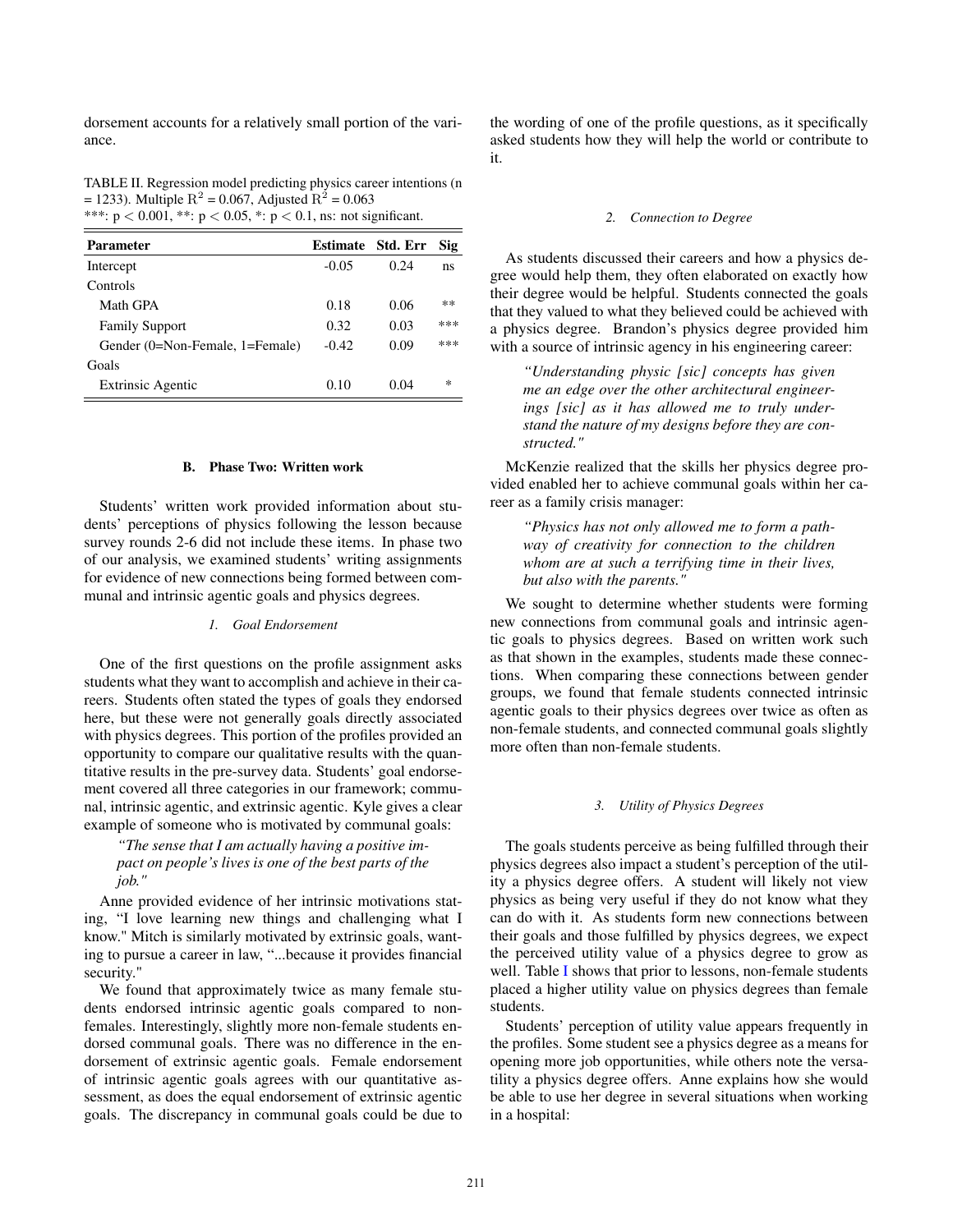

FIG. 1. Model of how lessons can impact student perceptions of physics, leading to the decision to pursue a physics degree and ultimately a physics related career.

*"Physics degrees allow a doctor to have higher analytical thought process, and higher amounts of creativity which not only helps with the walls of an operating room, but it also allows for deeper connection to the children."*

As the lesson communicates the fulfillment of goals within physics, it also communicates the utility of a physics degree. To change a students' perception of physics, the idea of utility must also change, and students' writing indicates that this is happening. This conclusion aligns with the findings of Cheng et al. [15] where significant gains in utility value were measured for all students following the Careers in Physics lesson, with female students receiving larger gains.

We found that prior to the Careers in Physics lesson, communal and intrinsic agentic goals, those preferred by female students, did not significantly predict physics career intentions. The lessons encouraged students to connect their values with what can be accomplished with a physics degree through the written assignments. This can, in turn, change students' perceptions of what a physics degree is useful for. In their writing, students appear to form new connections from communal goals and intrinsic agentic goals to physics degrees. This suggests that communal goals and intrinsic agentic goals may predict physics career intentions following the lesson.

Figure 1 illustrates the process by which student perceptions are altered as a result of the Career in Physics lesson. Students begin the lesson with their own personal goals and values, as well as a perception of what a physics degrees offers. During the lesson, students are informed of the many career possibilities open to physics graduates, which in turn allows students to see new ways of fulfilling their goals through a physics degree. Students also learn of the utility of a physics degree. If the fulfillment of communal goals is what is preventing young women from entering STEM career fields such as physics as hypothesized by Diekman [8, 9], this new information could alter a student's perception of physics, allowing them to perhaps see physics as a realistic career path.

### IV. CONCLUSION

High school physics teachers participating in the Fall 2018 experimental study implemented the Careers in Physics lesson in their classrooms. Analysis of materials associated with the lessons showed that prior to the lesson, goals preferred by female students, communal and intrinsic agentic goals, were not significant predictors of physics career intentions. We sought to alter student perceptions of what goals could be achieved through physics in order to connect the communal and intrinsic agent goals to physics degrees, in turn causing them to become more interested in pursuing physics after high school.

After the lesson, we found that students were able to connect intrinsic agentic and communal goals to physics degrees, and that female students form these connections more often than non-female students. We also found that students attributed a high utility value to physics degrees after the lesson, agreeing with the results of prior research on the effects of the Careers in Physics lesson. Future work should survey students on both their goal endorsements and physics career intentions after the lesson to establish if communal and intrinsic agentic goals then predict physics career intentions.

The results of this study suggest that the Careers in Physics lesson could lead to more female students choosing to pursue physics in college due to better alignment with their goals, thus increasing women's representation in physics. As these lessons are distributed to more teachers across the U.S, we can hope to see more female students aware of the applicability of a physics degree to their careers.

### ACKNOWLEDGMENTS

This work is supported by the National Science Foundation under Grant No. 1720810, 1720869, 1720917, and 1721021